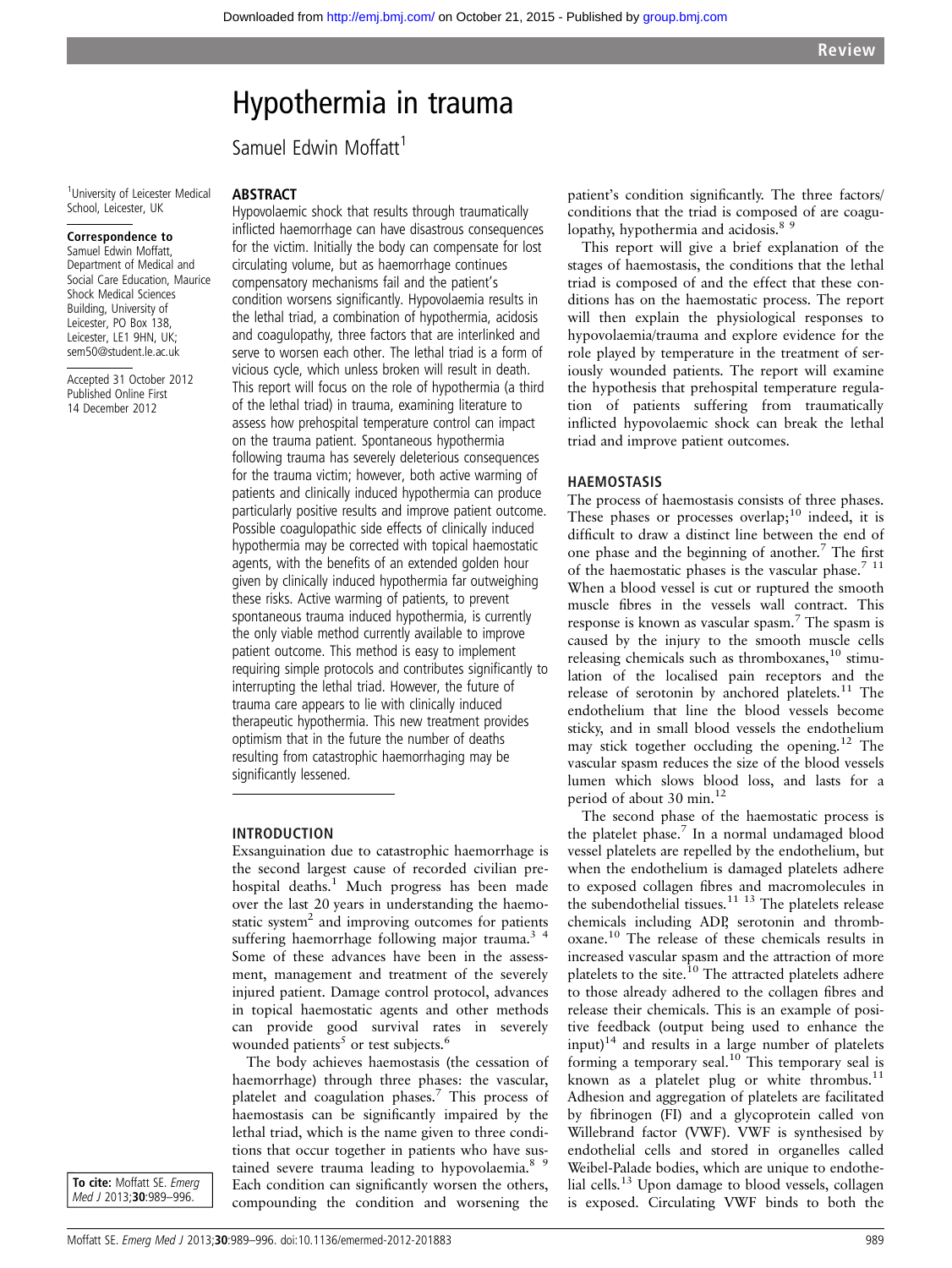exposed collagen and the glycoprotein receptors that are located on the platelet membranes (GP Ib/IX/V receptors).<sup>15</sup> The VWF acts as a form of connecting agent. Both the vascular and platelet phases occur within a few seconds of the injury occurring.<sup>12</sup>

The third phase of the haemostatic process is the coagulation phase.7 The currently accepted scheme of coagulation is the 'waterfall' or 'cascade' model.<sup>16</sup> In this model, coagulation is reliant on 11 blood plasma proteins and calcium ions: these are known as clotting factors.<sup>12</sup> Coagulation involves a number of steps involving the activation of the clotting factors in a specific order, ultimately resulting in the conversion of circulating FI into the insoluble protein fibrin.12 The clotting factors react in a form of chain reaction in which the clotting factors (which are proenzymes and procofactors<sup>17</sup>) are converted into enzymes that activate the next clotting factor, until FI is converted into fibrin.<sup>10 13</sup> The resulting fibrin progressively stabilises the platelet plug10 laying down a fibrin mesh that forms the framework of the blood clot.<sup>11</sup>

The process of the activation of the clotting factors is known as the coagulation cascade.<sup>12 18</sup> The clotting factors are numbered chronologically in order of discovery rather than in the order that they take part in the coagulation cascade.<sup>10</sup> The coagulation cascade can be broken down into three areas: the extrinsic pathway, the intrinsic pathway and the final common pathway.<sup>10 18</sup> Coagulation can be initiated by the intrinsic or extrinsic routes. However, regardless of the initiating route both methods result in the final common pathway<sup>13</sup> (table 1).

The intrinsic pathway is initiated through a series of protease reactions initiated when factors that are present in the blood come into contact with the damaged endothelium (blood vessel lining).<sup>10</sup> <sup>13</sup> In this intrinsic pathway no extrinsic clotting factors such as tissue factor (TF) (FIII) are added to the blood.<sup>16</sup> The intrinsic pathway is slower than the extrinsic, taking 3–  $6 \text{ min}$ , $^{10}$  and can be evaluated in the laboratory using the activated partial thromboplastin time (PTT).<sup>19</sup> When clotting Factor XII (FXII) comes into contact with an activated platelet (from the platelet phase) it becomes the activated form  $FXIIa^{13}$ (activated factor enzymes are represented by the suffix 'a').<sup>16</sup> High molecular weight kininogen acts as a cofactor for FXII, helping anchor it to the surface of the activated platelets.<sup>13 20</sup> As FXIIa (a protease) accumulates it converts the inactive prekallikrein in the blood plasma into activated kallikrein.<sup>13</sup> The

kallikrein accelerates the conversion of FXII into FXIIa; this process being a form of positive feedback. FXIIa also converts FXI into FXIa which also binds to the activated platelets. FXIa converts FIX into FIXa, which converts FVIII into FVIIIa. The conversion of FVIII by FIXa involves FXa and thrombin, which are downstream products of the cascade.<sup>13</sup> FIXa, FVIIIa and  $Ca<sup>2+</sup>$  ions (from activated platelets) then form a complex called tenase<sup>21</sup> that converts  $FX$  into  $FX$ a, which is the start of the final common pathway.<sup>13 20</sup>

The extrinsic pathway is initiated through TF (FIII) coming into contact with FVII.<sup>16</sup> TF is a lipoprotein<sup>12</sup> present in all cell membranes with the exception of the vascular system's endothelial cells.<sup>16</sup> If a blood vessel's endothelium is disrupted, allowing contact between the plasma proteins and the tissue cell membranes, TF can activate FVII and form an enzyme complex with the activated factor.13 16 The FVIIa–TF complex accelerates coagulation significantly (compared with the intrinsic pathway).16 The FVIIa–TF complex converts FX into FXa, which, as previously stated, is the start point of the final common pathway.<sup>13 20</sup> This pathway can be analysed and evaluated in a clinical/laboratory setting using the prothrombin time  $(PT)$ .<sup>16 19</sup>

Both the intrinsic and extrinsic pathways result in the activation of FX into FXa. FXa is the start point of the final common pathway, and at this stage the haemostatic process continues along the final common pathway, regardless of whether the activation of FX occurred via the intrinsic or extrinsic route, or as a consequence of both.<sup>13</sup> FXa, along with FV, phospholipids and  $Ca^{2+}$  ions, converts prothrombin (FII) into thrombin (FIIa). Thrombin (FIIa) converts FI into soluble fibrin monomers (FIa).<sup>13</sup> These monomers polymerise and trap erythrocytes, platelets and leucocytes.<sup>10</sup> Thrombin (FIIa) activates FXIII converting it into FXIIIa, which stabilises and cross links the fibrin polymers causing the formation of a stabilised fibrin clot.<sup>10</sup> <sup>13</sup> Thrombin can also catalyse the activation of prothrombin (FII) into thrombin (FIIa) and can catalyse the formation of FVa and FVIIIa. This amplifies coagulation and is another example of positive feedback.<sup>13</sup> After the clot has formed, the platelets that are stuck in the fibrin mesh contract and release serum. This serum is blood plasma from which the clotting factors are absent. This contraction causes the clot to shrink/retract which pulls the damaged blood vessels walls together, closing off the hole and reducing haemorrhage<sup>10</sup> (figure 1).

| Table 1             | Clotting factors                                                                     |
|---------------------|--------------------------------------------------------------------------------------|
| Clotting<br>factors |                                                                                      |
| FI.                 | Fibrinogen                                                                           |
| FII                 | Prothrombin                                                                          |
| <b>FIII</b>         | Tissue factor (thromboplastin)                                                       |
| <b>FIV</b>          | Calcium $(Ca^{2+})$                                                                  |
| <b>FV</b>           | Labile factor, proaccelerin, Ac-globulin                                             |
| <b>FVII</b>         | Stable factor, proconvertin                                                          |
| <b>FVIII</b>        | Antihaemophilic globulin, antihaemophilic factor A                                   |
| <b>FIX</b>          | Christmas factor, plasma thromboplastin component (PTC),<br>antihaemophilic factor B |
| <b>FX</b>           | <b>Stuart Prower factor</b>                                                          |
| <b>FXI</b>          | Plasma thromboplastin antecedent (PTC), antihaemophilic<br>factor C                  |
| <b>FXII</b>         | Hageman factor                                                                       |
| <b>FXIII</b>        | Fibrin stabilising factor                                                            |



Figure 1 The coagulation cascade. Access the article online to view this figure in colour.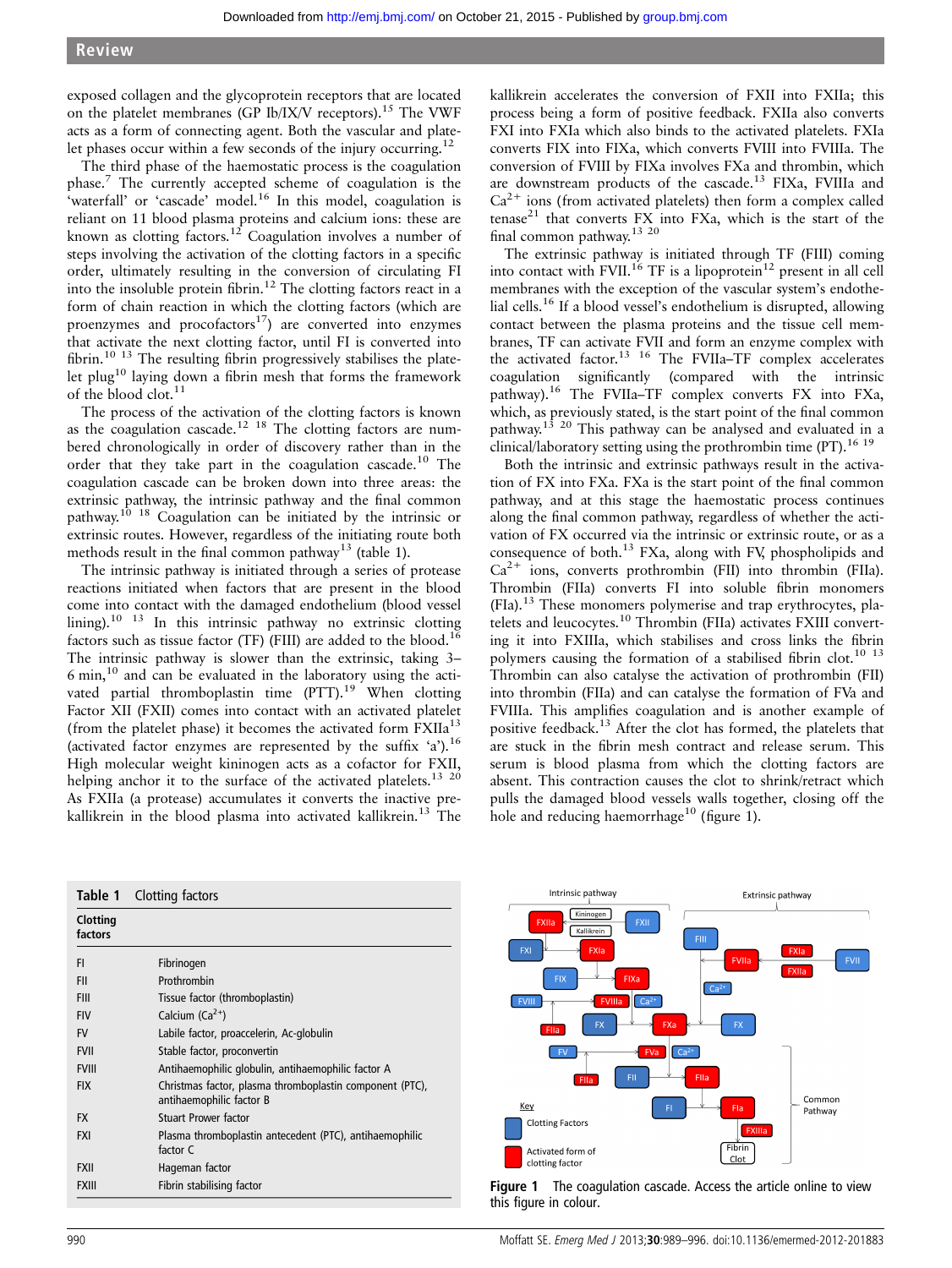#### THE LETHAL TRIAD

The lethal triad is a term often used to describe the relationship among hypothermia, acidosis and coagulopathy.<sup>4</sup> Studies have shown that, individually, acidosis and hypothermia can have deleterious effect on coagulation; however, when acidosis is present in conjunction with hypothermia there is a more significant impairment of coagulation than the sum of that caused by the individual conditions.<sup>9 22 23</sup> The presence of hypothermia and acidosis, which results in coagulopathy, and the relationship among these three conditions, can result in a 90% death rate among victims of severe trauma.<sup>24</sup> The lethal triad has also been known as 'the bloody vicious cycle'<sup>25</sup> but the manifestation of coagulopathy, hypothermia and acidosis is unchanged regardless of the term used to describe it. Haemorrhage (internal or external) reduces circulating volume which leads to reduction in core body temperature and hypoperfusion of the tissues. Hypoperfusion causes tissues to become hypoxic and respire anaerobically producing lactic acid. This leads to acidosis of the blood, which in conjunction with hypothermia slows the coagulation cascade causing a loss of clotting ability. Reduced clotting ability is known as coagulopathy.<sup>26</sup> Coagulopathy prevents haemostasis, allowing haemorrhaging to continue. Active haemorrhaging and reduction in the performance of the myocardium (caused by acidosis) cause further heat loss and further hypoxia. Hypothermia and acidosis worsen, which further inhibits coagulation allowing further active haemorrhage.<sup>9</sup> <sup>23</sup> <sup>25</sup> This continues the progressively worsening cycle, and has severely deleterious effect on the patient's condition.<sup>25</sup>

#### COAGULOPATHY

Coagulopathy is a term used to describe a group of conditions in which there is a problem with the process of blood clotting.<sup>2</sup> It can be defined quantitatively as  $\overline{PT}$  or  $\overline{PTT}$  time that is  $>1.5$ times normal.<sup>28</sup> Coagulopathy can occur for a number of  $reasons<sup>27</sup>$  but this report is focused on coagulopathy that has occurred as a result of trauma. Coagulopathy is a common occurrence in seriously injured patients being present in approximately a quarter of patients suffering from severe trauma.<sup>28</sup> In trauma coagulopathy results due to a combination of blood loss, haemodilution, consumption of platelets and clotting factor and hypothermic and acidotic conditions<sup>29</sup> (these last two conditions are discussed in the next two subsections).

Severe tissue damage, such as that caused by extensive burns, head injury, traumatic amputation or gunshot wounds, can result in disseminated intravascular coagulation (DIC).<sup>30 31</sup> DIC is a form of coagulopathy sometimes known as consumption coagulopathy that can occur in the case of trauma due to inflammation.<sup>31</sup> In cases of DIC clotting factors become abnormally active, resulting in the formation of small clots in blood vessels. These small clots can obstruct blood supply to organs, causing organ damage and possibly organ failure.<sup>31</sup> The use/consumption of the clotting factors by DIC results in a deficiency of these clotting factors when needed to achieve haemostasis allowing further haemorrhage and compounding the condition. $31$ The deficiency can cause failure of haemostasis, haemorrhage from minor injuries, haemorrhaging without injury, stroke, organ failure or ischaemia of the limbs.<sup>31</sup> There is debate about whether severe tissue injury causes immediate DIC or acute coagulopathy of trauma shock.<sup>32</sup>

#### ACIDOSIS

Cellular respiration provides the energy required for cellular function and the maintenance of homeostasis.12 Under normal

circumstances aerobic respiration of oxidative fuels provides this energy in the form of ATP. This is reliant on the supply of oxygen to the respiring tissues being adequate to meet the demand. Hypovolaemia results in decreased oxygen delivery which can lead to cellular oxygen demand exceeding oxygen delivery.<sup>33</sup> Under these hypoxic conditions tissues respire anaerobically. During anaerobic respiration pyruvic acid amasses and is converted into lactic acid.<sup>33</sup> The production of lactate leads to metabolic acidosis.<sup>34</sup> This form of metabolic acidosis is more specifically described as lactic acidosis, a condition in which blood plasma is excessively acidic due to an accumulation of lactic acid.<sup>26</sup>

The clotting factors responsible for coagulation are proenzymes, which become activated enzymes during haemostasis and the coagulation cascade. Enzymes and the reactions that they control are affected by pH. The pH at which the reaction occurs at the fastest rate is known as the optimum pH for that enzyme/reaction.<sup>16</sup> Normally blood is slightly alkaline, with a normal blood pH of between 7.35 and  $7.45<sup>11</sup>$  Deviation away from normal blood pH ranges can cause the denaturing of clotting enzymes (activated clotting factors), which may have a detrimental effect on coagulation by inhibiting the formation of enzyme substrate complexes.23 Thrombin generation is impaired by pH levels of below 7.3 and FI degradation is increased by acidosis.<sup>2</sup> Acidosis has been shown by some studies to increase PT and PTT,<sup>35</sup> indicating that acidosis has a slowing effect on both the intrinsic and extrinsic pathways<sup>28</sup> (other studies conducted some years before had results inconsistent with this finding).<sup>36</sup> Reduced clot formation has been shown in normal blood that has been made more acidic  $(pH7)<sup>37</sup>$  Acidosis in animal models shows reduced concentration of FI, reduced platelet counts and reduced thrombin (FIIa) generation.<sup>22</sup> The use of recombinant FVIIa also has little effect in cases where patients are acidotic.<sup>38</sup> Acidosis decreases myocardial contractility, reduces cardiac output,<sup>39</sup> causes vasodilation and hypotension, decreases renal and hepatic blood flow and can increase the likelihood of ventricular dysrhythmias.<sup>40</sup> There is some suggestion in the research by Dirkmann et  $al^9$  that if acidosis is present without hypothermia it has no significant effect on clot formation. Although this study was conducted on blood samples in vitro, during trauma in vivo blood is likely to be both acidotic and hypothermic.

#### HYPOTHERMIA

The normal range for human core body temperature is between 35.6˚C and 37.8˚C.<sup>10</sup> Hypothermia is defined as a core body temperature of less than  $35^{\circ}$ C.<sup>41</sup> Body temperature is regulated by the hypothalamus, which receives temperature feedback from the peripheral nervous system, and feedback from its own receptors which measure blood temperature.<sup>42</sup> Temperature that falls outside of the normal range causes the activation of heat loss or heat generating mechanisms to bring the body temperature back into the normal range. This is an example of negative feedback.<sup>42</sup> In an individual with a reduced core body temperature (that falls outside the normal range) the hypothalamus stimulates skeletal muscles to shiver, which requires increased cellular respiration to meet the demand for ATP.<sup>11</sup> The increased cellular respiration leads to increased heat production (less than 40% of the energy released through cellular respiration is captured in the form of ATP, most is released as heat).<sup>11</sup> Blood has a major role in the regulation of core body temperature; it absorbs the heat generated in active skeletal muscle and distributes this heat to other tissues (through its circulation around the body). When body temperature is too low, warm blood flow can be restricted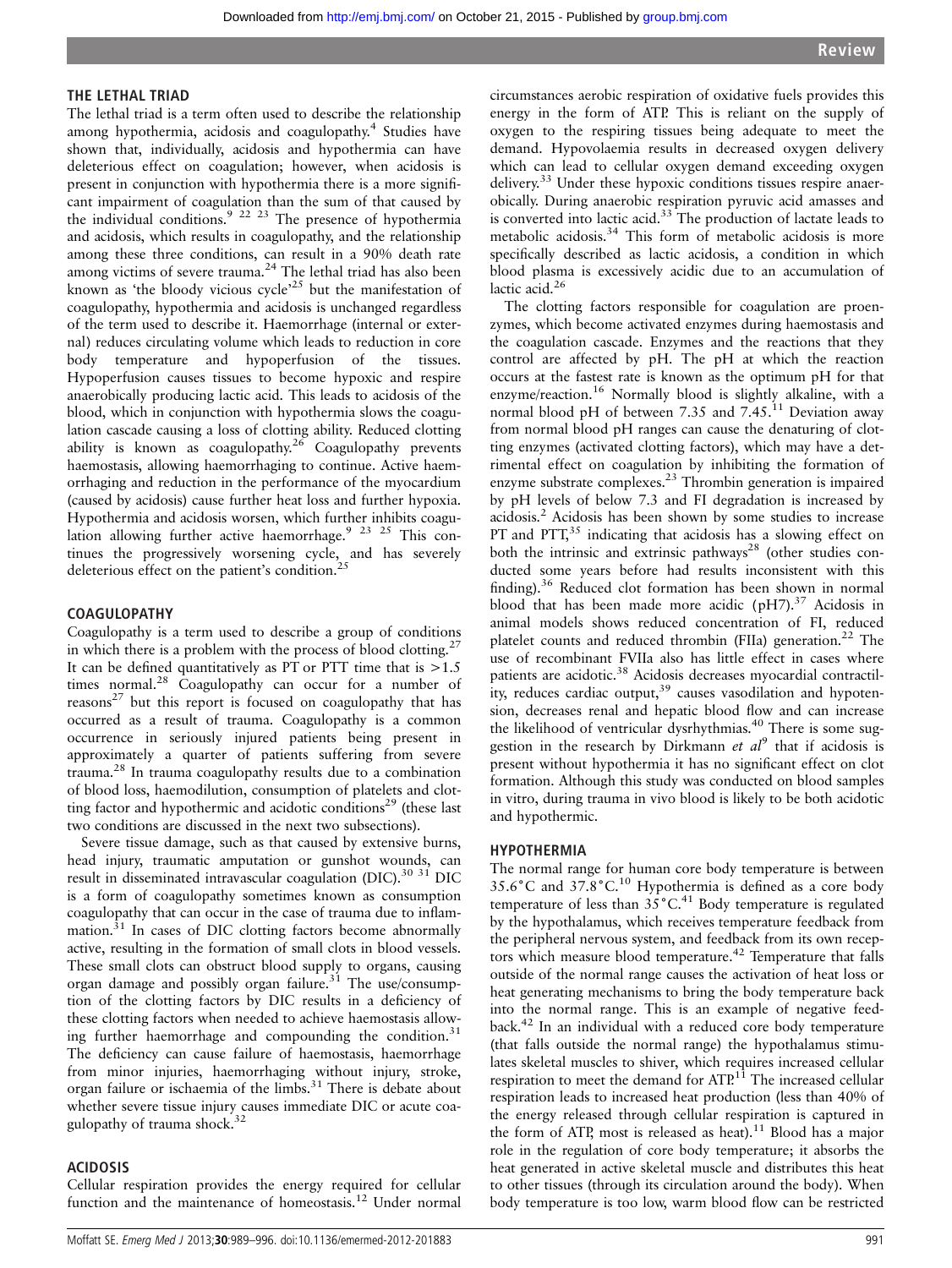to vital organs such as the brain.<sup>12</sup> This is achieved through the hypothalamus stimulating vasoconstriction of the blood vessels that supply the skin.<sup>11</sup> Blood is also used in the cooling mechanism by carrying heat to the surface of the skin, allowing it to radiate away from the body.<sup>12</sup>

Mild hypothermia causes increased oxygen demands of the tissues (to fuel shivering); however, as the core body temperature reduces further and shivering ceases, the oxygen demands of the tissues are reduced to levels below that required in normothermia.<sup>43</sup> Hypothermia can be provoked in a casualty following trauma in numerous ways, such as: exhaustion, the removal of clothing by medical teams, entrapment, haemorrhage, the administration of cold fluids and the environment.<sup>44</sup> As heat is produced in the body as a product of cellular respiration, this may be decreased by hypoperfusion as a consequence of hypovolaemic shock.<sup>4</sup> Decreased heat production, coupled with the important role played by blood in heat distribution, means that blood loss can have a very rapid, significant negative effect on core body temperature. Cold can also cause a stress response which can increase discomfort, anxiety and pain.<sup>44</sup> A 10-year study of severely injured patients found that on admission early deaths had significantly lower core body temperatures than early survivors.<sup>5</sup>

Hypothermia can cause a left shift of the oxygen disassociation curve (causing haemoglobin to release oxygen less readily), reduced cardiac output and cardiac arrhythmias.<sup>34</sup> Hypothermia also impairs coagulation;<sup>9</sup> both PT and PTT increased in samples taken from hypothermic patients, animal models $^{22}$  or blood samples that have been cooled outside of the body (in vitro).<sup>9</sup> Temperature, like pH, has a significant effect on the rate of enzyme controlled reactions.<sup>45</sup> Higher temperatures provide more kinetic energy which causes more random collisions between enzymes and substrates. This allows the formation of more enzyme–substrate complexes which results in an increased rate of the formation of products. The temperature increase will only increase the rate of reaction up until it causes the enzymes to denature. The temperature at which an enzyme controlled reaction happens fastest is known as the optimum temperature.45 The activated clotting factors (enzymes) optimum temperature is 37˚C (normal body temperature).<sup>4</sup> Hypothermia prolongs these coagulation cascade enzyme reactions leading to increased coagulation times.<sup>28</sup> Reduced temperature also has an effect on non-enzymes that play very important roles in haemostasis (such as platelet adhesion and aggregation) such as the glycoprotein, VWF, and its interactions which lead to the formation of the GPIb/IX/V/VWF complex.<sup>46</sup> Hypothermia has been shown to have severe consequences for the trauma patient; in a study of 71 trauma patients a core body temperature of below 32°C on admission was associated with a zero patient survival rate.<sup>47</sup>

#### PHYSIOLOGICAL RESPONSE TO TRAUMA

Initially when suffering from hypovolaemic shock the body will compensate in order to maintain homeostasis.<sup>48</sup> The body acts through the sympathetic nervous system<sup>10</sup><sup>12</sup> to maintain blood pressure and conserve fluid in order to allow adequate tissue perfusion. This is achieved in the short term by increasing heart rate, constricting blood vessels and reducing fluid lost through other bodily functions.10 12 45 48

The heart rate is controlled by the cardiovascular centre (CVC) located in the medulla and pons areas of the brain.12 Peripheral and central receptors detect changes in systemic blood pressure or blood chemistry.<sup>48</sup> Baroreceptors located in the carotid sinuses and the aortic sinuses are sensitive to

pressure changes within blood vessels.<sup>10</sup> A drop in blood pressure (caused in this case by blood loss) reduces baroreceptor discharge.<sup>12</sup> Reduced baroreceptor input activity to the CVC increases sympathetic nervous system drive to the heart, leading to an increase in heart rate and increased strength of cardiac contraction.45 Baroreceptor inhibition also stimulates the vasomotor centre located in the medulla oblongata which results in vasoconstriction.<sup>12</sup>

Chemoreceptors located in the carotid and aortic bodies are sensitive to blood pH (and therefore blood carbon dioxide and oxygen levels).<sup>45</sup> Chemoreceptors on the medulla oblongata detect chemical changes in the cerebrospinal fluid.<sup>12</sup> Increased blood carbon dioxide, reduced blood oxygen levels or reduced blood pH (increased acidity) are signs of inadequate tissue perfusion (caused in this case by blood loss) that are detected by the chemoreceptors.<sup>10</sup> Initially this stimulates the respiratory centre, which increases the respiratory rate. However, in cases of severe respiratory disturbance, or when systolic arterial blood pressure drops below 80 mm Hg,<sup>10</sup> chemoreceptor input to the CVC results in output. The chemoreceptor prompted CVC output is the same sympathetic response as that prompted by the reduced baroreceptor input, resulting in increased heart rate and stronger cardiac contractions.<sup>12</sup> Chemoreceptors like baroreceptors can also stimulate the vasomotor centre resulting in vasoconstriction.12 The vasomotor centre uses vasoconstriction as a means to mobilise the venous reserve. This is a quantity of slow moving venous blood in the liver, skin and bone marrow. The venous reserve can maintain normal blood pressure and peripheral flow after blood loss of up to 20% of circulating volume.<sup>12</sup>

Respiratory rate and heart rate are closely coordinated systems. This is important because increasing heart rate will not be beneficial if blood is not adequately oxygenated.<sup>12</sup> Increased respiratory rate does, however, also have the beneficial action of accelerating venous return, which is due to the actions of the respiratory pump.<sup>12</sup> The heart rate and vasoconstriction are also further increased by the release of adrenaline and norepinephrine from the adrenal medulla.48 The release of these catecholamines is triggered by the hypothalamus region of the brain, and potentiates and sustains the actions of the sympathetic nervous system.10 48 Vasoconstriction causes a reduction in secretion of fluids by the alimentary canal (and its associated glands) and also reduces the amount of fluid lost through the skin as sweat.<sup>48</sup> The conservation of fluid is further aided by the release of antidiuretic hormone from the posterior pituitary gland in response to the stimulation of osmoreceptors (by a change in blood osmotic pressure caused by blood loss) in the hypothalamus. The release of antidiuretic hormone increases the amount of water reabsorbed by the kidneys, increasing the amount of water in the blood and increasing blood pressure (figure 2).<sup>10 12 45</sup>

These actions compensate for circulating fluid loss in the lower stages of hypovolaemic shock, but if a large volume of circulating fluid is lost the compensatory mechanisms are exceeded and the patient moves into the higher (more severe) stages of hypovolaemic shock (table 2).<sup>48</sup> Failure of the compensatory mechanisms leads to gross hypoperfusion of tissues, ultimately leading to cardiac arrest and/or hypoxic ischaemia.<sup>48</sup> In conditions of normothermia, critical cerebral ischaemia time (after which infarction will occur) is less than  $5 \text{ min}^{49}$  and critical cardiac ischaemia time is near to 20 min<sup>50</sup>

#### COMPLICATIONS OF FLUID RESUSCITATION

Prehospital fluid replacement is generally carried out using crystalloid fluids.<sup>51</sup> Crystalloid fluids are easy to store, inexpensive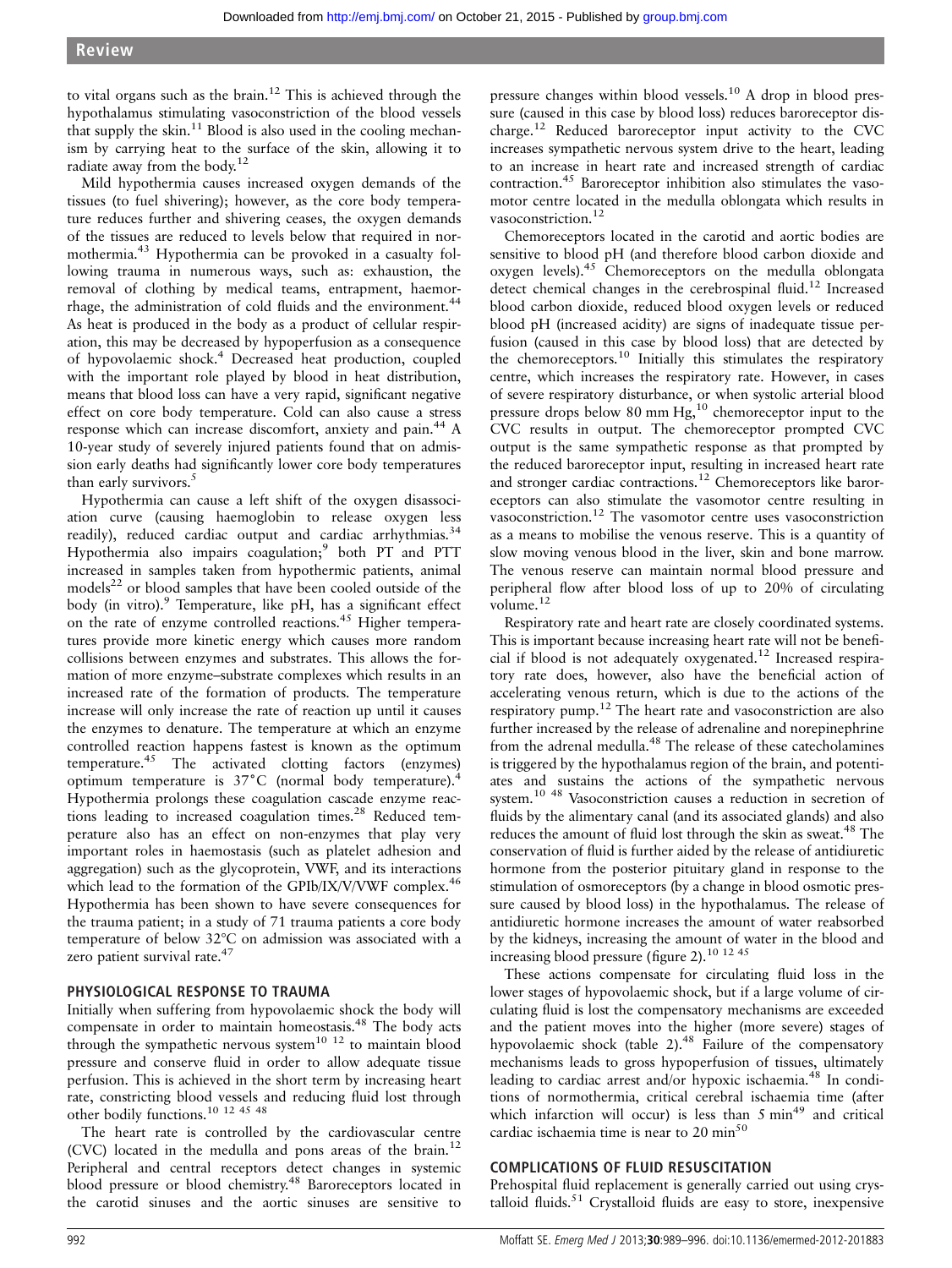

Figure 2 Compensatory mechanism. ADH, antidiuretic hormone. Access the article online to view this figure in colour.

and can be easily warmed.<sup>52</sup> When used correctly crystalloid fluids have a good safety record,<sup>52</sup> but the practice of intravenous crystalloid fluid administration can cause significant worsening of the three factors that form the lethal triad.<sup>53</sup> The use of cold fluids can worsen hypothermia<sup>23</sup> and can also increase haemodilution which worsens coagulopathy.<sup>2</sup> Overly aggressive fluid administration can increase blood pressure and dislodge clots that are forming or have already formed;<sup>23</sup> this is often informally referred to as 'blowing out clots'. During the Vietnam war, the American military used aggressive fluid resuscitation, which did sustain some vital organ function but caused deaths due to acute respiratory distress syndrome.<sup>51</sup> More recently the concept of permissive hypotension,<sup>52</sup> in which fluid administration is limited to maintain a radial pulse (approximately 90 mm Hg systolic blood pressure), has become well practised in both military<sup>53–55</sup> and civilian<sup>56</sup> prehospital and hospital settings.

Reperfusion injury can also be a significant complication in fluid replacement.<sup>33</sup> Reperfusion injury occurs when perfusion is re-established to an area that has been ischaemic. In tissues

|                                      | Stage 1                    | Stage 2         | Stage 3                   | Stage 4   |
|--------------------------------------|----------------------------|-----------------|---------------------------|-----------|
| <b>Blood loss</b><br>$(\% )$         | $<$ 15                     | $15 - 30$       | $30 - 40$                 | >40       |
| <b>Blood loss</b><br>$\text{cm}^3$ ) | < 750                      | 750-1500        | 1500-2000                 | >2000     |
| Pulse rate                           | < 100                      | >100            | >120                      | >140      |
| Respiratory<br>rate                  | $14 - 20$                  | $20 - 30$       | $30 - 40$                 | >35       |
| <b>Blood</b><br>pressure             | <b>Normal</b>              | Decreased       | Decreased                 | Decreased |
| Mental state                         | Normal/slightly<br>anxious | Mild<br>anxiety | Confusion and<br>Lethargy | Confusion |

deprived of oxygen transport, mechanisms across cellular membranes and the membranes of organelles, such as the mitochondria, are disrupted.<sup>57</sup>  $Ca^{2+}$  transportation out of both the mitochondria and the cell itself is compromised because the hypoxic cell does not have adequate oxygen to produce the ATP required to pump  $Ca^{2+}$  out of itself and its organelles. When circulation is restored these conditions result in oxidative damage, which prompts the inflammatory response and involves the mechanisms of apoptotic cell death.<sup>57</sup> These factors can result in acute respiratory distress syndrome<sup>33 58</sup> (as previously mentioned with regard to the Vietnam war) and multiple organ failure syndrome.<sup>58</sup>

## BENEFITS OF WARMING

The link between hypothermia on admission to medical facilities and low survival rates is significant.<sup>5</sup>  $47$  Most guidelines for the treatment of coagulopathy in acute haemorrhage, including Advanced Trauma Life Support protocols, recommend warming of patients.<sup>23</sup> <sup>28</sup> <sup>53</sup> <sup>59</sup> <sup>60</sup> Prehospital measures such as rapid control of external haemorrhage, removal and replacement of wet clothing, insulating blankets (foil and conventional materials) and active warming can all be used to prevent/delay the onset of hypothermia in the trauma patient. $53$  Active warming of the hypothermic patient can be achieved through equipment that heats intravenous fluids, $28$  and through external heat packs<sup>44</sup> or mechanical heater systems.<sup>28</sup> For instance, a Swedish study of trauma patients found that patients who were actively warmed with external heat packs during transport had statistically significant reductions in both heart and respiratory rates.<sup>44</sup> The American military has recognised the importance of addressing hypothermia in trauma and has reduced the proportion of hypothermic admissions to its higher role combat support facilities from 7% to less than 1%.<sup>61</sup> This was achieved through the hypothermia prevention measures/equipment and protocol listed above.<sup>5</sup>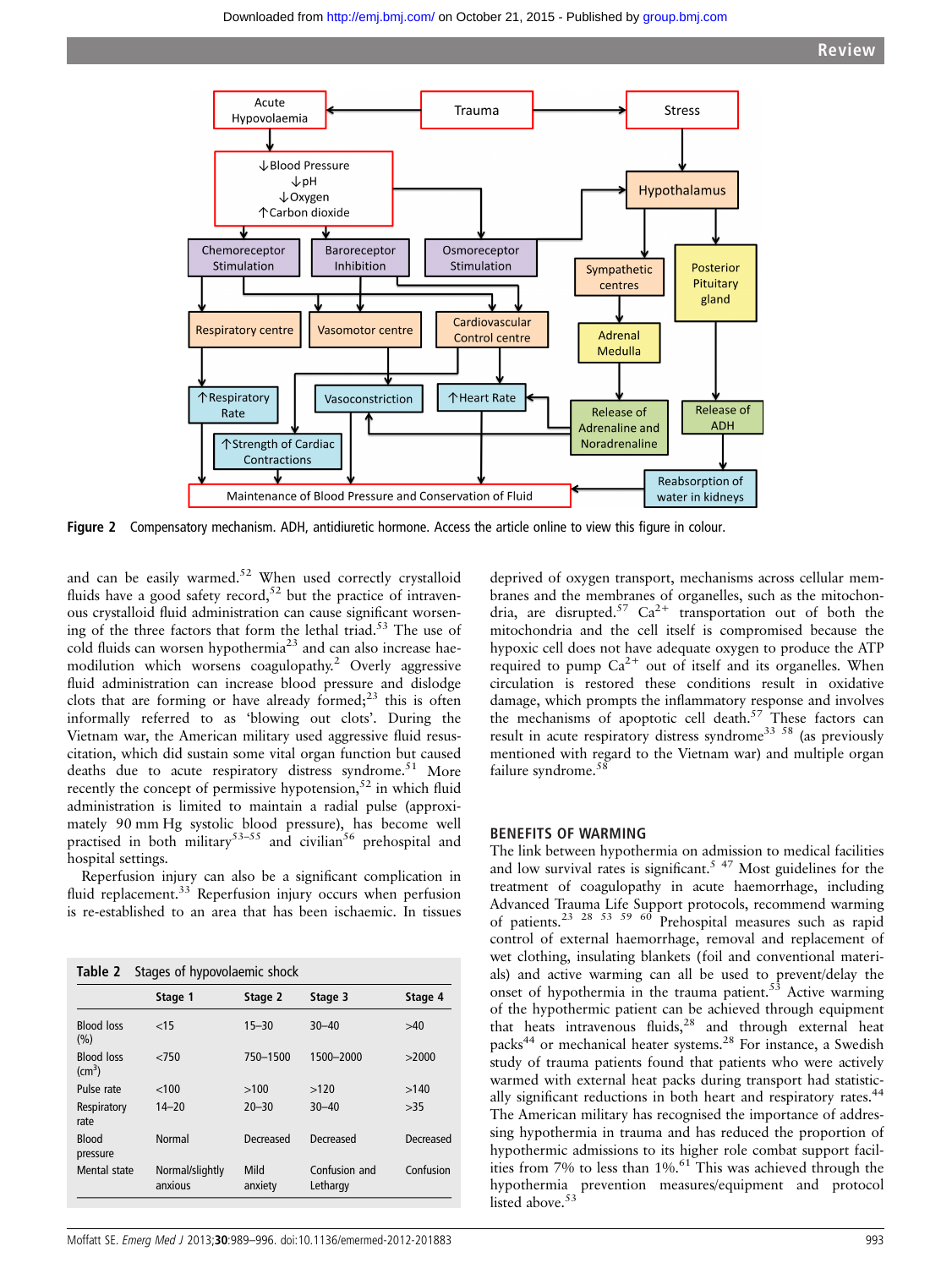The maintenance of normothermia provides the optimum conditions for haemostasis<sup>4</sup> and has been shown to improve survival in animal models. A study in which 40 rats were subject to 40% volume blood withdrawal over a 60 min period showed better survival rates among the group subject to active warming, when compared with the non-warmed control group. The conclusion of this study was that 'warming during haemorrhage prevented exacerbation of hypothermia and therefore improved survival.<sup>'62</sup> Thus, there is significant evidence that active warming of trauma patients can improve outcomes when compared with control groups, $44/62$  as maintaining normothermia can help to prevent the risks associated with hypothermia induced coagulopathy.<sup>59</sup>

# CLINICALLY INDUCED HYPOTHERMIA

It has been suggested that there are significant differences between spontaneous hypothermia and therapeutic (clinically induced) hypothermia.<sup>33</sup> Spontaneous hypothermia in this context is the type that would be found in a patient following blood loss in trauma (as described earlier). Clinically induced hypothermia, however, is hypothermia induced in a controlled manner to prevent ischaemic insult to tissues.<sup>33</sup>

Clinically induced hypothermia has been shown to have a positive effect in preserving neurological function in traumatic brain injury<sup>63</sup> and is being investigated for possible benefits in cases of cardiac arrest.<sup>33</sup> An important issue when using clinical hypothermia in cases of hypovolaemia following trauma is the negative effect it might have both on coagulation and as a contributing factor in the lethal triad (issues that would be less important in non-trauma patients without major haemorrhage). Clinically induced mild hypothermia does seem to differ significantly from spontaneous hypothermia; $33$  indeed, studies of both  $small<sup>64</sup>$  and  $large<sup>65</sup>$  animal models have shown positive results in cases of therapeutic hypothermia in hypovolaemic test subjects. A Japanese study conducted on 24 rats concluded that mild therapeutic hypothermia did not cause coagulopathy during haemorrhagic shock, but did impair coagulation during fluid resuscitation. This impairment was most likely due to haemodilution.<sup>64</sup> It was found that hypothermia prolonged survival after the haemorrhagic shock, that is, 72 h following the blood withdrawal only five of the 12 normothermic test group had survived compared with 10 of the 12 rats that made up the therapeutic hypothermia test group.<sup>64</sup> This study used blood withdrawal, which may not accurately reflect uncontrolled haemorrhage following major trauma, but it does indicate that therapeutic hypothermia may be beneficial in hypovolaemic patients. Studies have also been carried out on swine models. In one such study hypothermia was found to significantly decrease death rates.<sup>65</sup> However, this study was also limited by using blood withdrawal. Studies using blood withdrawal might not accurately replicate real time trauma, in which the cessation of haemorrhaging is reliant on the process of haemostasis.

Induced hypothermia can prevent ischaemic damage to tissues.<sup>33</sup> The protective attributes of therapeutic hypothermia result from the reduction in metabolic activity that it causes, preserving cellular energy in the form of ATP. Hypothermia can reduce demand for ATP significantly.<sup>33</sup> A large amount of ATP is required by  $Na^+/K^+$  ATPase pumps to move both sodium ions out of cells and potassium ions into cells against concentration gradients (a function essential for transmission of impulses by nervous cells).<sup>10 12 45</sup> Clinically induced hypothermia reduces the activity of these pumps considerably, thus reducing ATP requirements.<sup>33</sup> Therapeutic hypothermia reduces both the inflammatory response and tissue death (as already described

under reperfusion injury); however, a possible side effect of hypothermic inflammatory suppression is that it can increase the risks of infection.<sup>66</sup>

The use of chitosan based topical haemostatic agents has been shown to effectively control haemorrhaging in hypothermic conditions.6 An interesting result in the two control groups of the study into hypothermia and the effectiveness of chitosan based haemostatic agent showed a survival rate of 75% among haemorrhaging hypothermic models when compression was used (without haemostatic agent) to arrest bleeding. In comparison, normothermic haemorrhaging models showed a 50% survival rate when compression was used (without haemostatic agent) to arrest bleeding.<sup>6</sup> In both the hypothermic and normothermic groups using the haemostatic agent to arrest bleeding, a 100% survival rate was achieved.<sup>6</sup> The difference in the survival rates using compression alone may indicate the potential benefits of induced hypothermia in a test that allows free bleeding instead of blood withdrawal. Hypothermia can reduce the effects of inflammation and lengthen the time taken for serious ischaemic insult to occur and may well be used in the future to extend the time available for damage control surgery to take place.<sup>33</sup>

# CONCLUSIONS

Hypothermia is a key factor in the lethal triad, adding to problems with coagulation and exacerbating the vicious cycle that is the triad.<sup>4 25</sup> Evidence suggests a significant difference between spontaneous onset hypothermia following trauma and clinically induced therapeutic hypothermia.<sup>33</sup> Therefore, in the interests of clarity, it seems apparent that when discussing the lethal triad, the term hypothermia should be redefined as spontaneous hypothermia. Current guidelines<sup>23</sup> <sup>28</sup> <sup>53</sup> <sup>59</sup> <sup>60</sup> recommend the warming of trauma victims, to try and maintain a state of normothermia and prevent the onset of post trauma spontaneous hypothermia. The maintenance of normothermia allows coagulation to occur at the optimum temperature for the enzymes (clotting factors) involved.4 This coagulation is an essential part of achieving haemostasis, which in turn prevents the worsening of heat loss through bleeding, and prevents the worsening of hypoxia (and the worsening of the acidotic consequences of the hypoxia). In doing so maintaining normothermia can interrupt the lethal triad, improving survival rates. Hess states that 'preventing the coagulopathy of trauma is best accomplished by preventing injury and hypothermia'. 29

Hypothermia prevention can be achieved through a number of means including the active warming of patients.<sup>44 53 62</sup> Equipment is available for use in the prehospital setting, with the US military demonstrating that prehospital measures can cause a large reduction in hypothermic admissions, even given the additional complexities that arise in areas of conflict.<sup>61</sup> In short, active warming of prehospital hypovolaemic trauma victims can improve outcomes.

There is also significant evidence that suggests clinically induced therapeutic hypothermia may be of benefit in improving outcomes in cases of hypovolaemic trauma.<sup>64</sup> Current doctrine describes the 'golden hour' in which critical medical interventions can save a patient's life. $6768$  It appears likely that in the future this golden hour may be extended through induced hypothermia, allowing a greater window of opportunity to perform lifesaving interventions such as damage control surgery.<sup>33</sup> The extension of the golden hour through clinically induced hypothermia has already been labelled 'emergency preservation and resuscitation'. 33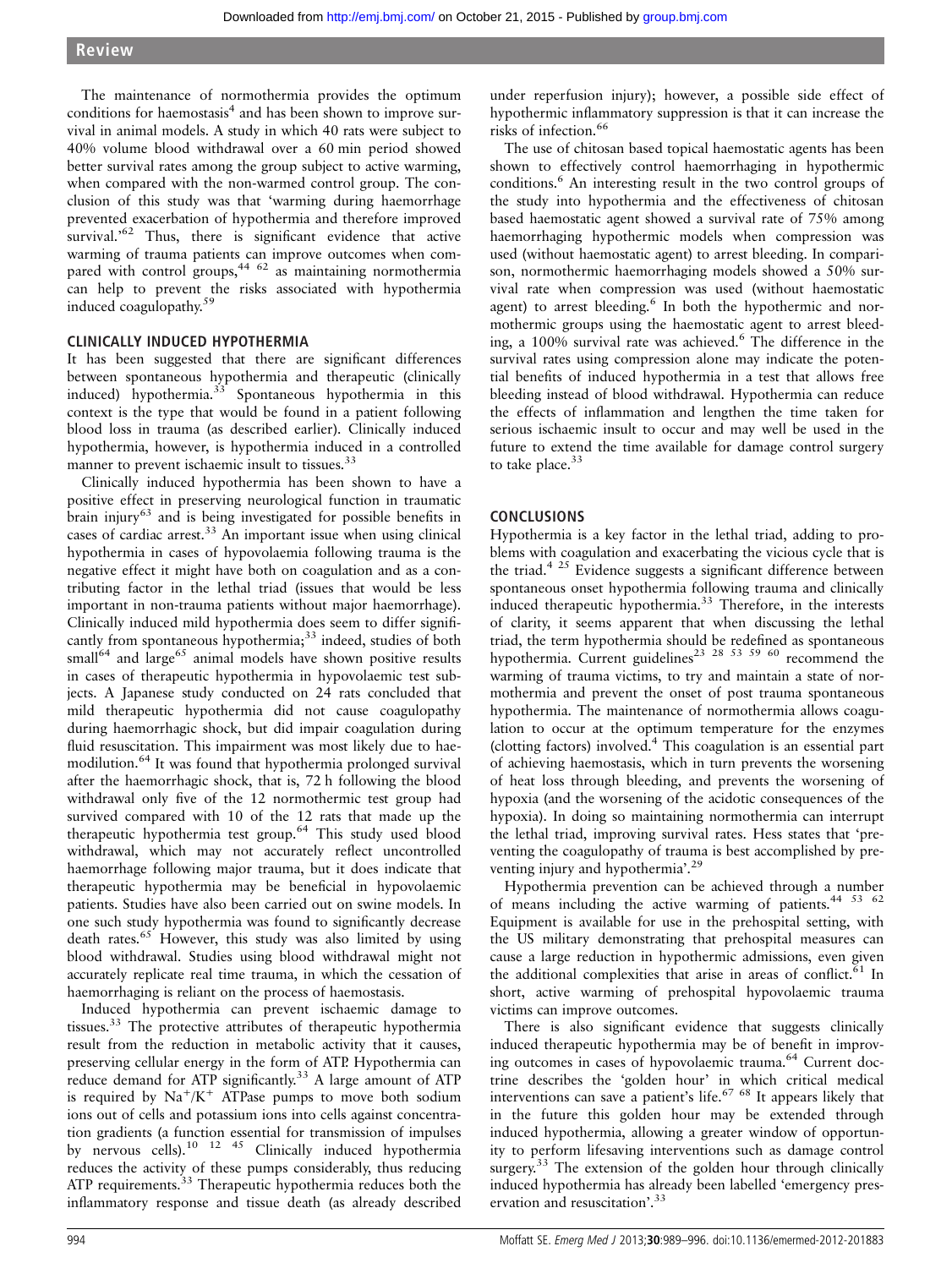Although hypothermia can reduce coagulation, the extra time it could provide for effective treatment may well outweigh its negative effects. The reduction it causes in haemostasis can be offset by the use of topical haemostatic agents and modern military type tourniquets, which work well despite low patient core body temperature.<sup>6</sup> The use of these methods coupled with future advances in emergency preservation and resuscitation look set to revolutionise treatment of hypovolaemic trauma victims. Therapeutic hypothermia can increase critical ischaemia times and improve survival rates in cases of trauma and polytrauma,<sup>33</sup> which will undoubtedly lead to its becoming an integral part of trauma care.

More research is required to examine and refine how hypothermia can be utilised in a prehospital and emergency department setting. There is undoubtedly a need for quite complex protocols for clinically induced therapeutic hypothermia<sup>33</sup> and a need for greater understanding at a cellular and subcellular level of trauma and the conditions/factors it involves.34 Despite the need for greater understanding, there is already equipment in existence that could facilitate prehospital cooling,<sup>33</sup> with Beekley suggesting that in the future that the 'ultimate damage control approach' could be 'suspended animation'. <sup>53</sup> This view is shared by the author who suggests that hypothermic treatment will become an important method of treating trauma, both in the prehospital and hospital stages.

As discussed throughout this report, both clinically induced hypothermia and warming to maintain normothermia are beneficial to trauma patients. Research supports the hypothesis that prehospital temperature regulation of patients suffering from traumatically inflicted hypovolaemic can break the lethal triad and improve patient outcomes. Clinically induced hypothermia is not yet at the stages where it can be effectively used prehospital although it looks set to become a major component in trauma care over the coming years. Spontaneous hypothermia following haemorrhage is deleterious to the patient; it is a major factor in the lethal triad and is associated with poor outcome. Prehospital, aggressive attempts should be made to maintain normothermia, with prompt intervention to arrest haemorrhage, measures to limit exposure to the environment and active warming important practises in breaking the lethal triad and improving patient outcomes.

#### Funding None.

#### Competing interests None.

Provenance and peer review Not commissioned; externally peer reviewed.

#### **REFERENCES**

- 1 Tieu B, Holcomb J, Schreiber M. Coagulopathy: its pathophysiology and treatment in the injured patient. World J Surg 2007;31:1055–64.
- 2 Sorensen B, Fries D. Emergency treatment strategies for trauma-induced coagulopathy. Br J Surg 2012;99(supplement 1):40–50.
- 3 Wyrzykowski A, Felicianco D. Trauma damage control. In: Feliciano D, Mattox K, Moore E. eds. Trauma. 6th edn. New York, Chicago, San Francisco: Mcgraw-Hill Companies, 2008.
- 4 Spahn D, Rossaint R. Coagulopathy and blood component transfusion in trauma. Br J Anaesth 2005;95:130–9.
- 5 Frischknecht A, Lustenberger T, Bukur M, et al. Damage control in severely injured patients—a ten year experience. J Emerg Trauma Shock 2011;4:450–4.
- 6 Koksal O, Ozdemir F, Cam Etoz B, et al. Hemostatic effect of a chitosan linear polymer (Celox®) in a severe femoral artery bleeding rat model under hypothermia or warfarin therapy. Ulus Travma Acil Cerrahi Derg 2011;17:199–204.
- 7 Martini F, Nath J. Fundamentals of anatomy and physiology. 8th edn. San Francisco, CA: Pearson Benjamin Cummings, 2009.
- 8 Lier H, Krep H, Schroeder S, et al. Preconditions of hemostasis in trauma: a review. The influence of acidosis, hypocalcemia, anemia and hypothermia on functional hemostasis in trauma. J Trauma 2008;65:951-60.
- 9 Dirkmann D, Hanke A, Görlinger K, et al. Hypothermia and acidosis synergistically impair coagulation in human whole blood. Anesth Analg 2008;106:1627–32.
- 10 Waugh A, Grant A. Ross and Wilson anatomy and physiology in health and illness. 11th edn. Great Britain: Churchill Livingstone Elsevier, 2011.
- 11 Marieb E. Essentials of human anatomy and physiology. 9th edn. San Francisco, CA: Pearson Benjamin Cummings, 2009.
- 12 Martini F, Bartholomew E, Bledsoe B. Anatomy and physiology for emergency care. 2nd edn. New Jersey: Pearson Prentice Hall, 2002.
- 13 Riddel J, Aouizerat B, Miaskowski C, et al. Theories of blood coagulation. J Pediatr Oncol Nurs 2007;24:123–31.
- 14 Oxford University Press. Oxford dictionary of science. 6th edn. Great Britain: Oxford University Press, 2010.
- 15 Ibanez B, Vilahur G, Badimon J. Pharmacology of thienopyridines: rationale for dual pathway inhibition. Eur Heart J Supplements 2006;8(Supplement G):G3-9.
- 16 Baynes J, Dominiczak M. Medical biochemistry. 3rd edn. Edinburgh: Mosby Elsevier, 2009.
- 17 Mehta A, Hoffbrand V. Haematology at a glance. 3rd edn. Chichester: Wiley-Blackwell, 2009.
- 18 Sigma-Aldrich. Coagulation Cascade. [http://www.sigmaaldrich.com/etc/medialib/](http://www.sigmaaldrich.com/etc/medialib/docs/Sigma-Aldrich/General_Information/coagpathway.Par.0001.File.tmp/coagpathway.pdf) [docs/Sigma-Aldrich/General\\_Information/coagpathway.Par.0001.File.tmp/](http://www.sigmaaldrich.com/etc/medialib/docs/Sigma-Aldrich/General_Information/coagpathway.Par.0001.File.tmp/coagpathway.pdf) [coagpathway.pdf](http://www.sigmaaldrich.com/etc/medialib/docs/Sigma-Aldrich/General_Information/coagpathway.Par.0001.File.tmp/coagpathway.pdf) (accessed 20th Apr 2012).
- Hoffman R, Benz J, Edward J, et al. Hematology: basic principles and practise. Philadelphia: Elsevier, 2005.
- 20 Greer J, Foerster J, Lukens J, et al. Wintrobe's clinical hematology. 11th edn. Philadelphia, PA: Lippincott Williams & Wilkins, 2004.
- 21 Boron W, Boulpaep E. Medical physiology. Updated edn. Philadelphia: Elsevier, 2005.
- 22 Martini W, Pusateri A, Uscilowicz J. Independent contributions of hypothermia and acidosis to coagulopathy in swine. J Trauma 2005;58:1002–10.
- 23 Maani C, DeSocio P, Holcomb J. Coagulopathy in trauma patients: what are the main influence factors? Curr Opin Anaesthesiol 2009;22:255–60.
- 24 Ferrara A, MacArthur J, Wright H, et al. Hypothermia and acidosis worsen coagulopathy in the patient requiring massive transfusion. Am J Surg 1990;160:515–18.
- 25 Moore E. Staged laparotomy for the hypothermia, acidosis, and coagulopathy syndrome. Am J Surg 1996;172:405-10.
- 26 Martin E. ed. Oxford concise medical dictionary. 6th edn. Oxford: Oxford University Press, 2003.
- 27 A.D.A.M Medical Encyclopaedia. Bleeding disorders Coagulopathy. [http://www.ncbi.](http://www.ncbi.nlm.nih.gov/pubmedhealth/PMH0002281/) [nlm.nih.gov/pubmedhealth/PMH0002281/](http://www.ncbi.nlm.nih.gov/pubmedhealth/PMH0002281/) (accessed 20 May 2012).
- 28 Department of Surgical Education, Orlando Regional Medical Center. Coagulopathy of Acute Hemorrhage. [http://www.surgicalcriticalcare.net/Guidelines/coagulopathy.](http://www.surgicalcriticalcare.net/Guidelines/coagulopathy.pdf) [pdf](http://www.surgicalcriticalcare.net/Guidelines/coagulopathy.pdf) (accessed 26 Apr 2012).
- 29 Hess J. Blood and coagulation support in trauma care. Hematology Am Soc Hematol Educ Program 2007;1:187–91.
- 30 DeLoughery T. Coagulation defects in trauma patients: etiology, recognition, and therapy. Crit Care Clin 2004;20:13–24.
- 31 A.D.A.M Medical Encyclopaedia. Disseminated intravascular coagulation (DIC) Consumption coagulopathy. [http://www.ncbi.nlm.nih.gov/pubmedhealth/](http://www.ncbi.nlm.nih.gov/pubmedhealth/PMH0001599/) [PMH0001599/](http://www.ncbi.nlm.nih.gov/pubmedhealth/PMH0001599/). (accessed 20 May 2012).
- 32 Johansson P, Sorensen A, Perner A, et al. Disseminated intravascular coagulation or acute coagulopathy of trauma shock early after trauma? An observational study. Crit Care 2011;15:272–82.
- 33 Kheirbek T, Kochanek A, Alam H. Hypothermia in bleeding trauma: a friend or foe? Scan J Trauma Resusc Emerg Med 2009;17:65–79.
- 34 Mohr A, Asensio J, Garcia-Nunez L, et al. Guidelines for the institution of damage control in trauma patients. Int Trauma Care 2005;15:185–9.
- 35 Dunn E, Moore E, Breslich D, et al. Acidosis induced coagulopathy. Surg Forum 1979;30:471–3.
- 36 Broersma R, Bullemer G, Mammen E. Acidosis induced dissemination intravascular microthrombosis and its dissolution by streptokinase. Thromb Diath Haemorrh 1970;24:55–67.
- 37 Engstrom M, Schott U, Romner B. Acidosis impairs the coagulation: a thromboelastographic study. J Trauma 2006;61:624–8.
- 38 Mong Z, Welberg A, Monroe D, et al. The effect of temperature and pH on the activity of factor VIIa: implications for the efficacy of high-dose factor VIIa in hypothermic and acidotic patients. J Trauma 2003;55:886-91.
- 39 Burch J, Ortiz V, Richardson R. Abbreviated laparotomy and planned reoperation for critically injured patients. Ann Surg 1992;215:476–83.
- 40 Withdenthal K, Mierzwaiak D, Myers R. Effects of acute lactic acidosis on left ventricular performance. Am J Physiol 1968;214:1352–9.
- 41 Peters M. ed. The British medical association illustrated medical dictionary. 2nd edn. United Kingdom: Dorling Kindersley, 2008.
- 42 Grabowski G, Tortora S. Principles of anatomy and physiology. 10th edn. New York, NY: John Wiley and Sons, 2002.
- 43 Macpherson G. Blacks medical dictionary. 39th edn. London: A&C Black, 1999.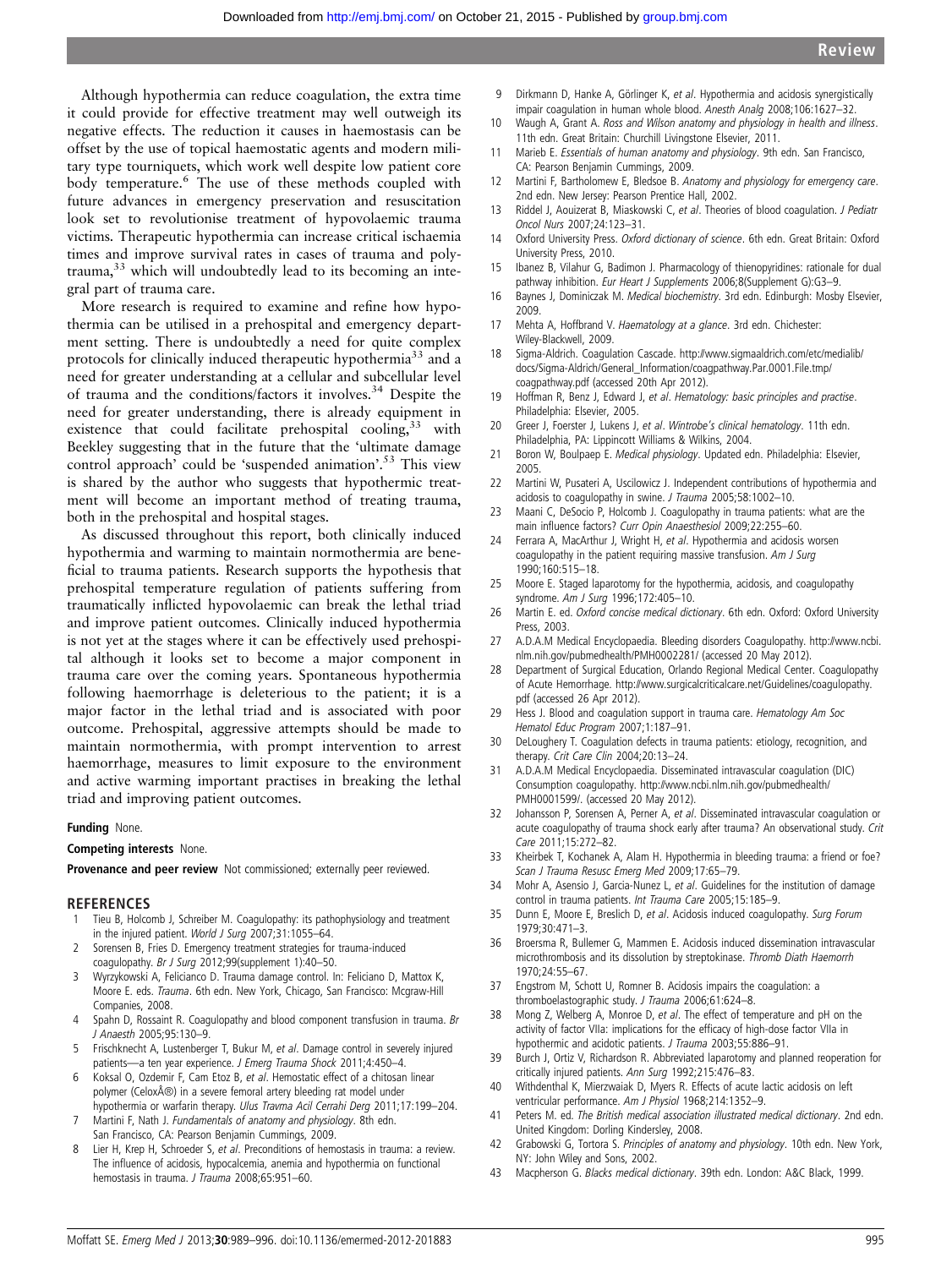- 44 Lundgren P, Henriksson O, Naredi P, et al. The effect of active warming in prehospital trauma care during road and air ambulance transportation—a clinical randomized trial. Scan J Trauma Resuc Emerg Med 2011;19:59–65.
- 
- 45 Boyle M, Senior K. Human biology. 3rd edn. London: Collins, 2008.<br>46 Kermode J, Zheng Q, Millner E. Marked temperature dependence of Kermode J, Zheng Q, Millner E. Marked temperature dependence of the platelet calcium signal induced by human von Willebrand factor. Blood 1999;94:199-207.
- 47 Jurkovich G, Greiser W, Luterman A, et al. Hypothermia in trauma victims: an ominous predictor of survival. J Trauma 1987;27:1019–24.
- 48 Reid R, Roberts F, MacDuff E. Pathology illustrated. 7th edn. Edinburgh: Churchill Livingstone Elsevier, 2011.
- 49 Cole S. Corday E. Four-minute limit for cardiac resuscitation. *J Am Med Assoc* 1956;161:1454–8.
- 50 Radovsky A, Safar P, Sterz E, et al. Regional prevalence and distribution of ischemic neurons in dog brains 96 hours after cardiac arrest of 0 to 20 minutes. Stroke 1995;26:2127–33.
- 51 Krausz M. Initial resuscitation of hemorrhagic shock. World J Emerg Surg 2006;1:1–14.
- 52 Revell M, Porter K, Greaves I. Fluid resuscitation in prehospital trauma care: a consensus view. Emerg Med J 2002;19:494–8.
- 53 Beekley A. Damage control resuscitation: a sensible approach to the exsanguinating surgical patient. Crit Care Med 2008;36(Supplement 7):S267–74.
- 54 Hodgetts T, Mahoney P, Evans G, et al. Battlefield advanced trauma life support manual. 2008 edn. Joint Service Publication, 2008:570.
- 55 Hodgetts T, Mahoney P, Kirkman E. Damage control resuscitation. J R Army Med Corps 2007;153:299-300.
- 56 Royal College of Surgeons Edinburgh Faculty of Pre-Hospital Care. Manual of core material. Issue 3. Edinburgh: The Royal College of Surgeons of Edinburgh, 2006.
- 57 Underwood J, Cross S. eds. General and systemic pathology. 5th edn. Edinburgh: Churchill Livingstone Elsevier, 2009.
- 58 Bhatia M, Moochhala S. Role of inflammatory mediators in the pathophysiology of acute respiratory distress syndrome. J Pathol 2004;202:145–56.
- 59 Spahn D, Cerny V, Coats T, et al. Management of bleeding following major trauma: a European guideline. Crit Care 2007;11:414–36.
- 60 American College of Surgeons, Committee on Trauma. Advanced trauma life support program for doctors: a student course manual. 7th edn. Chicago: The American College of Surgeons, 2004.
- 61 Eastridge B, Jenkins D, Flaherty S, et al. Trauma system development in a theatre of war: experiences from Operation Iraqi Freedom and Operation Enduring Freedom. J Trauma 2006;61:1366–72.
- 62 Wang Y, Feng J, You G, et al. Heating pad for the bleeding: external warming during hemorrhage improves survival. J Trauma 2011;71:1915-19.
- 63 McIntyre L, Fergusson D, Hebert P, et al. Prolonged therapeutic hypothermia after traumatic brain injury in adults: a systemic review. JAMA 2003;289:2992–9.
- 64 Iwamoto S, Takasu A, Sakamoto T. Therapeutic mild hypothermia: effects on coagulopathy and survival in a rat hemorrhagic shock model. J Trauma 2010;68:669–75.
- 65 George M, Mulier K, Beilman G. Hypothermia is associated with improved outcomes in a porcine model of hemorrhagic shock. J Trauma 2010;68:662–8.
- 66 Deckard M, Ebright P. Therapeutic hypothermia after cardiac arrest: what, why, who, and how. Am Nurse Today 2011;6:23–8.
- 67 Rady M. Triage of critically ill patient: an overview of interventions. Emerg Med Clin North Am 1996;14:13–29.
- 68 Sampalis J, Lavoire A, Williams J, et al. Impact of on-site care on survival in severely injured patients. J Trauma 1993;34:252-61.